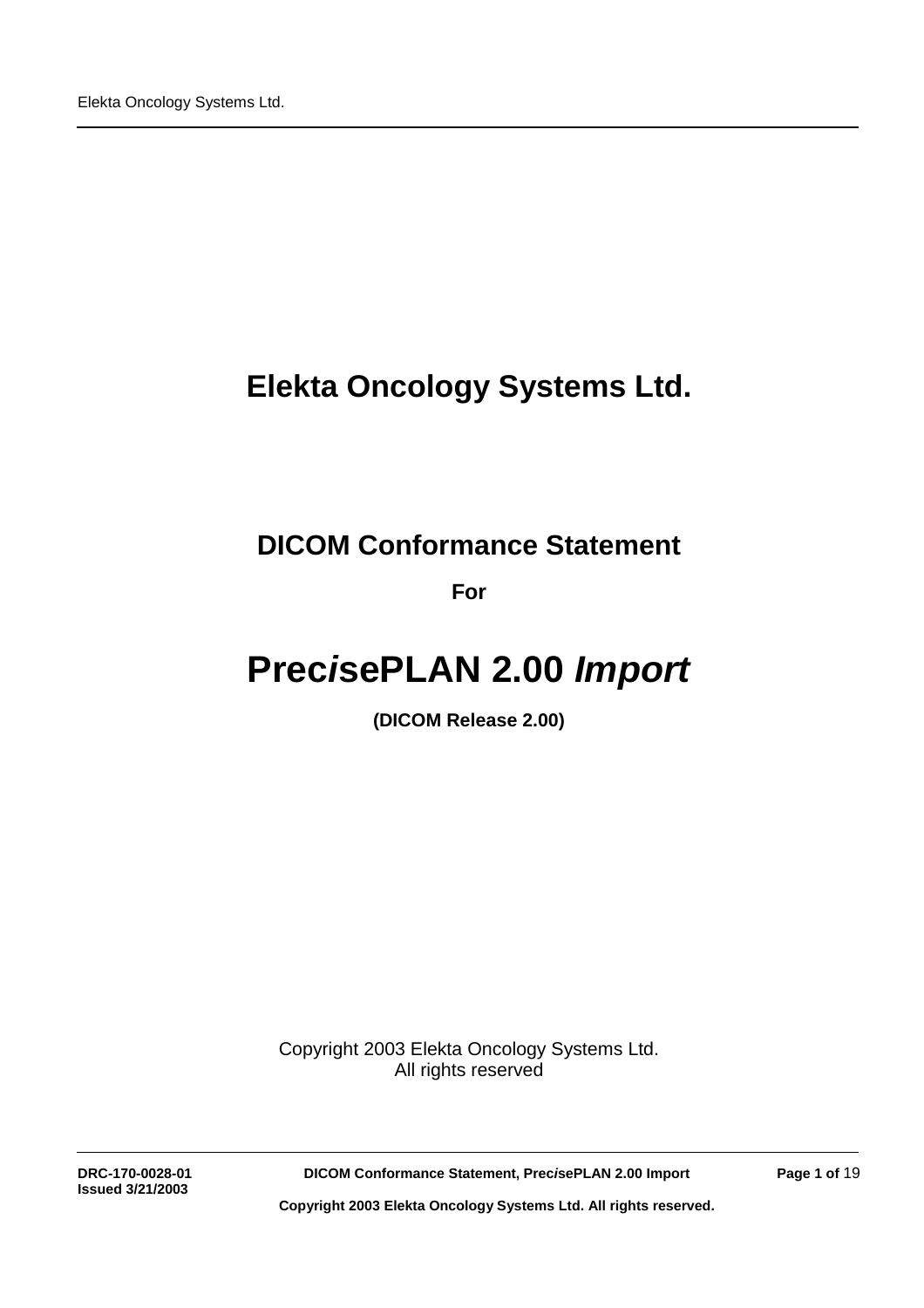Issued By (Distributor):

Elekta Oncology Systems Ltd. Linac House Fleming Way **CRAWLEY** West Sussex RH10 2RR United Kingdom

Tel: +44 (0)1293 544422 Fax: +44 (0)1293 654321 http://www.elekta.com/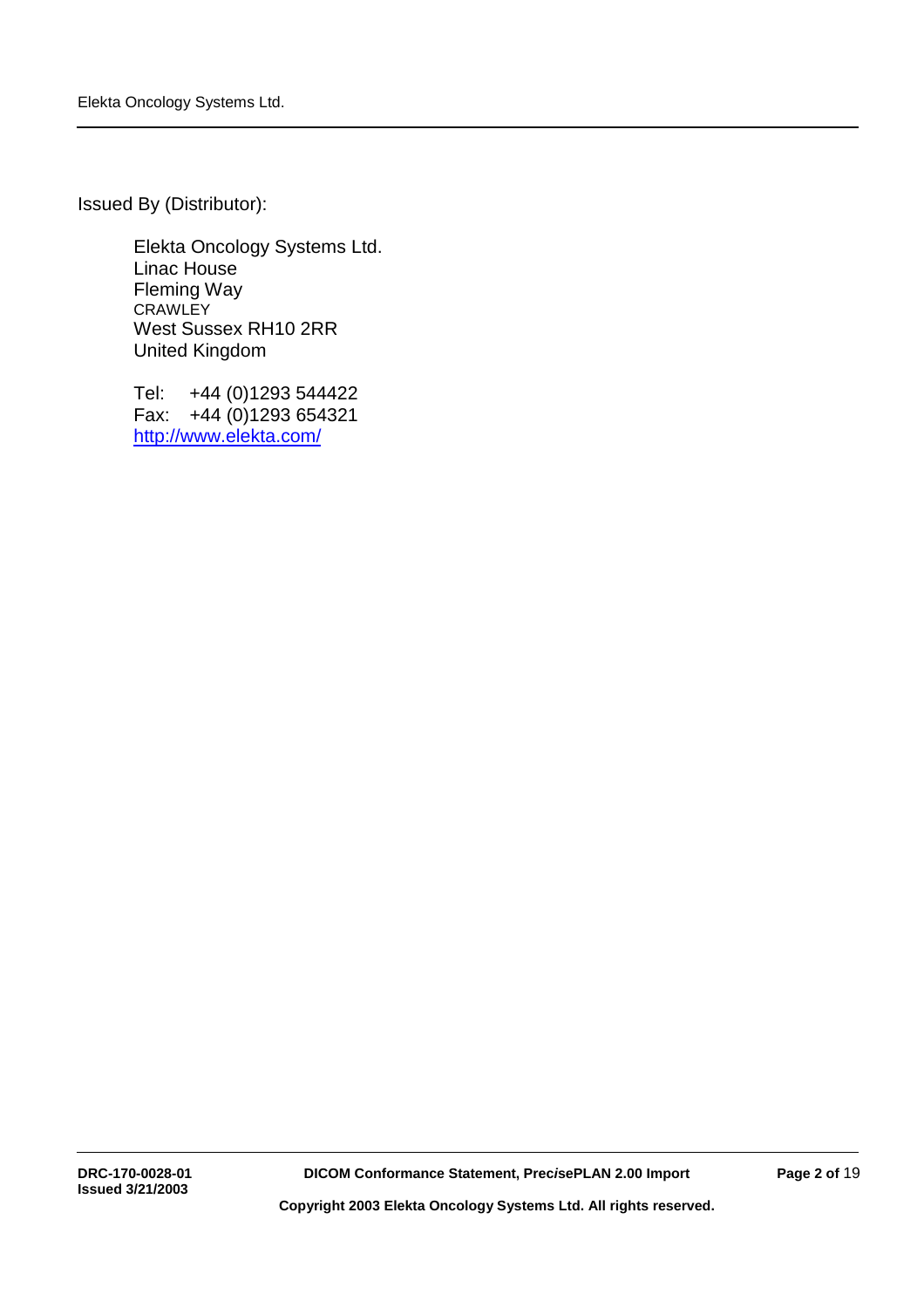| 1.1<br>1.2 |  |
|------------|--|
| 1.3        |  |
| 1.4        |  |
| 1.5        |  |
| 1.6        |  |
|            |  |
| 2.1        |  |
| 2.2        |  |
| 2.3        |  |
|            |  |
| 3.1        |  |
| 3.1.1      |  |
| 3.1.2      |  |
| 3.1.3      |  |
|            |  |
|            |  |
|            |  |
|            |  |
|            |  |
|            |  |
|            |  |
|            |  |
|            |  |
|            |  |
|            |  |
|            |  |
|            |  |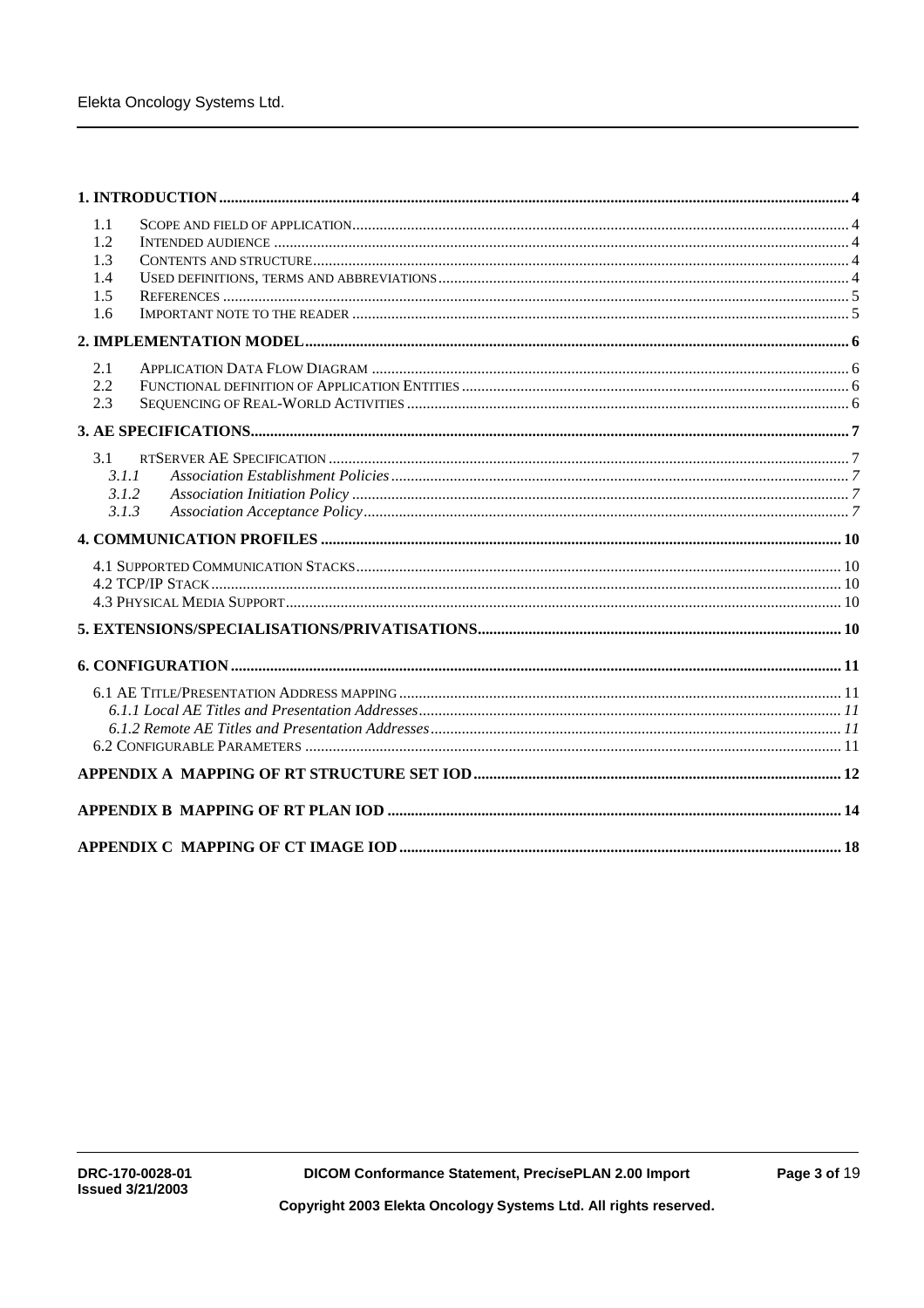# **1. Introduction**

This chapter provides general information about the purpose, scope and content of this Conformance Statement.

### **1.1 Scope and field of application**

The scope of this DICOM Conformance Statement is to facilitate data exchange with equipment of Precision Therapy International Inc.. This document specifies the compliance to the DICOM standard (formally called the NEMA PS 3.X-1993 standards). It contains a short description of the applications involved and provides technical information about the data exchange capabilities of the equipment. The main elements describing these capabilities are the supported DICOM Service Object Pair (SOP) Classes, Roles, Information Object Definitions (IOD) and Transfer Syntax's.

The field of application is the integration of the Precision Therapy International Inc. equipment into an environment of medical devices.

This Conformance Statement should be read in conjunction with the DICOM standard and its addenda.

### **1.2 Intended audience**

This Conformance Statement is intended for:

- (potential) customers,
- system integrators of medical equipment,
- marketing staff interested in system functionality,
- software designers implementing DICOM interfaces.

It is assumed that the reader is familiar with the DICOM standard.

### **1.3 Contents and structure**

The DICOM Conformance Statement is contained in chapter 2 through 6 and follows the contents and structuring requirements of DICOM PS 3.2-2001. Additionally, the appendixes following chapter 6 specify the details of the applied IODs.

### **1.4 Used definitions, terms and abbreviations**

- DICOM definitions, terms and abbreviations are used throughout this Conformance Statement. For a description of these, see the DICOM Standard 2001.
- The abbreviation Elekta in this document refers to Elekta Oncology Systems Ltd.
- The word rtServer in this document refers to the Elekta rtServer DICOM-RT Server for Prec*i*sePLAN R2.00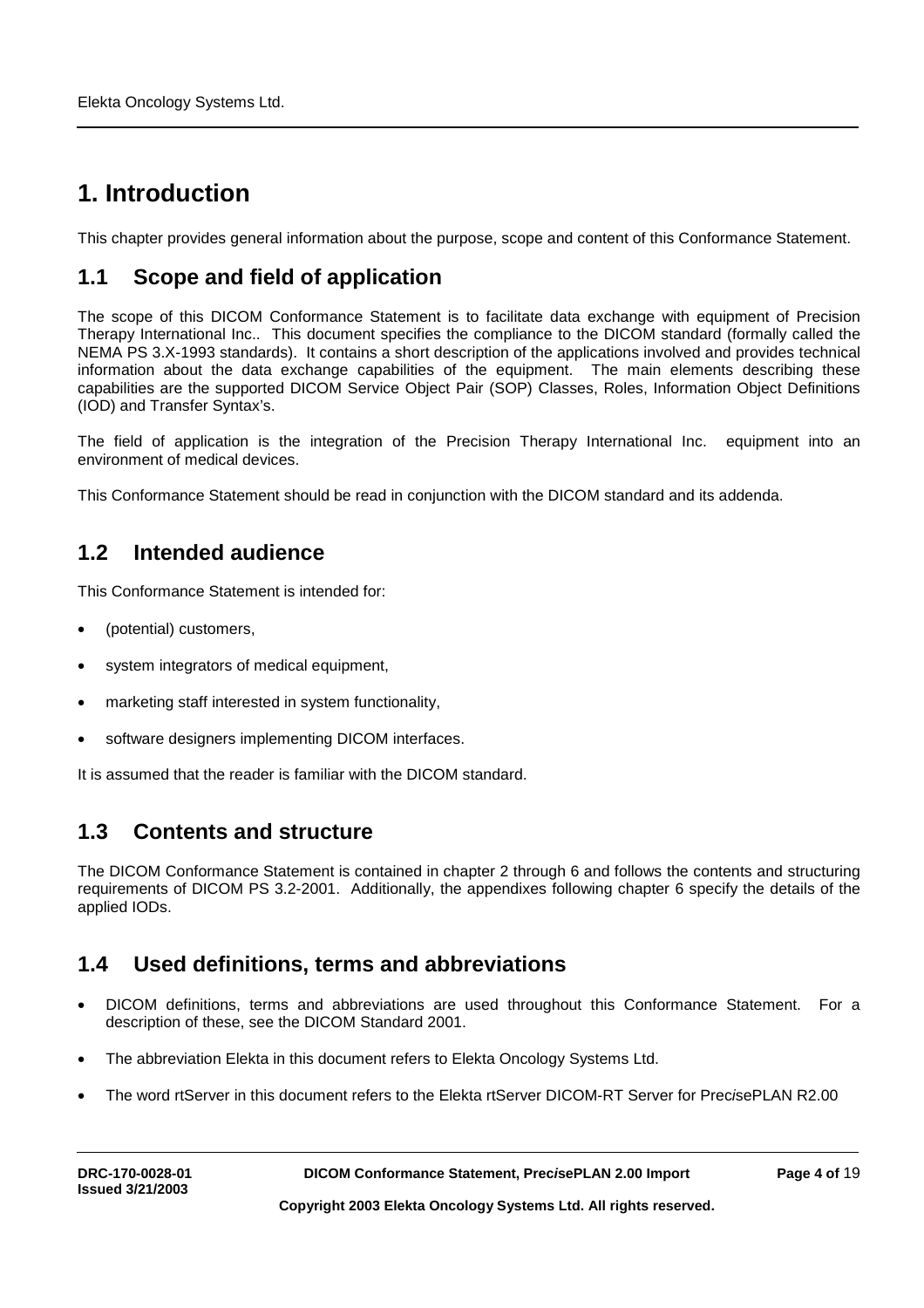- The term "local database" in this document is used to refer to an rtServer database accessed directly by the local rtServer application software (irrespective of whether the database itself is physically stored on the local machine or on another network server).
- The term "remote database" in this document is used to refer to a database accessed during the DICOM protocol.

### **1.5 References**

[DICOM] The Digital Imaging and Communications in Medicine (DICOM) standard: DICOM PS 3.X (X refers to the part 1-13) and Supplements. National Electrical Manufacturers Association (NEMA) Publication Sales 1300 N.  $17<sup>th</sup>$  Street, Suite 1847 Rosslyn, VA 22209, USA.

### **1.6 Important note to the reader**

This Conformance Statement by itself does not guarantee successful interoperability of Elekta equipment with non-Elekta equipment. The user (or user's agent) should be aware of the following issues:

• Scope

The goal of DICOM is facilitate interconnectivity rather than interoperability. Interoperability refers to the ability of application functions, distributed over two or more systems, to work successfully together. The integration of medical devices into a networked environment may require application functions that are not specified within the scope of DICOM. Consequently, using only the information provided by this Conformance Statement does not guarantee interoperability of Elekta equipment with non-Elekta equipment. It is the user's responsibility to analyze thoroughly the application requirements and to specify a solution that integrates Elekta equipment with non-Elekta equipment.

#### • Validation

Elekta equipment has been carefully tested to assure that the actual implementation of the DICOM interface corresponds with this Conformance Statement. Where Elekta equipment is linked to non-Elekta equipment, the first step is to compare the relevant Conformance Statements. If the Conformance Statements indicate that successful information exchange should be possible, additional validation tests will be necessary to ensure the functionality, performance, accuracy and stability of image and image related data. It is the responsibility of the user (or user's agent) to specify the appropriate test suite and to carry out the additional validation tests.

• New versions of the DICOM Standard

The DICOM Standard will evolve in future to meet the user's growing requirements and to incorporate new features and technologies. Elekta is actively involved in this evolution and plans to adapt its equipment to future versions of the DICOM Standard. In order to do so, Elekta reserves the right to make changes to its products or to discontinue its delivery. The user should ensure that any non-Elekta provider linking to Elekta equipment also adapts to future versions of the DICOM Standard. If not, the incorporation of DICOM enhancements into Elekta equipment may lead to loss of connectivity (in case of networking) and incompatibility (in case of media).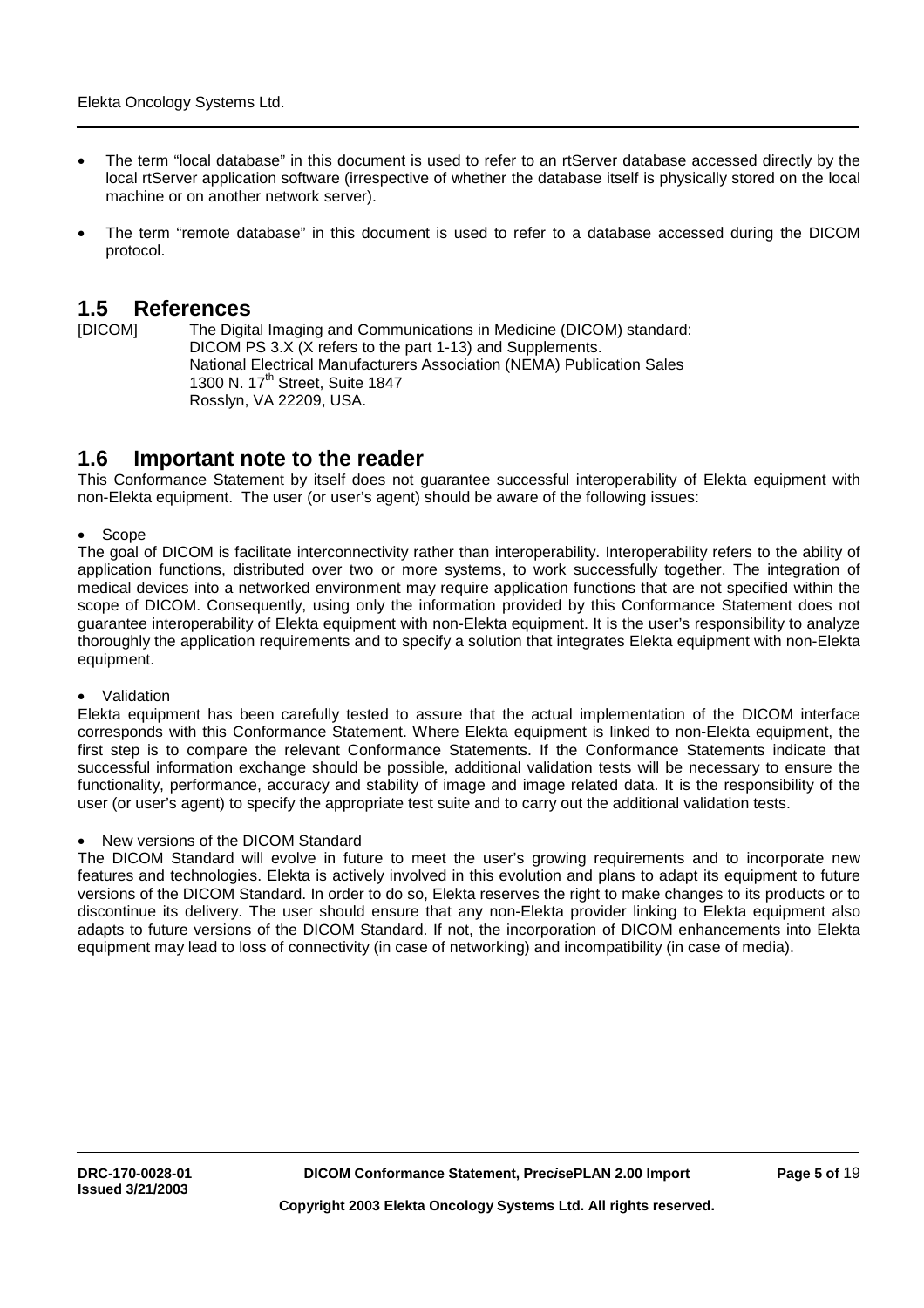# **2. Implementation Model**

The rtServer is a DICOM-RT Server for use with Prec*i*sePLAN or Render-Plan 3-D Treatment Planning Systems. It is used in conjunction with the DICOM Import module for Plans and StructureSet. It provides the following features:

- Responding to DICOM Echo Request for verification of connectivity.
- Receiving CT images from a remote database, which are then stored into a local database.
- Receiving RT Plans and Structures from a remote database, which are then stored into a local database.

The remote database access and image transfer functions are implemented using the DICOM Storage Services.

### **2.1 Application Data Flow Diagram**

The rtServer application behaves as a single Application Entity (AE). The related Implementation Model is shown in Figure 1.



### **2.2 Functional definition of Application Entities**

The rtServer Application Entity acts as a Service Class Provider for Verification and Storage Service Classes. The application is active when the Prec*i*sePLAN system is powered up.

### **2.3 Sequencing of Real-World Activities**

From Revision 2.2.b of rtServer any sequence of objects will be accepted. The restriction of previous revisions that objects were received in a single association has been removed.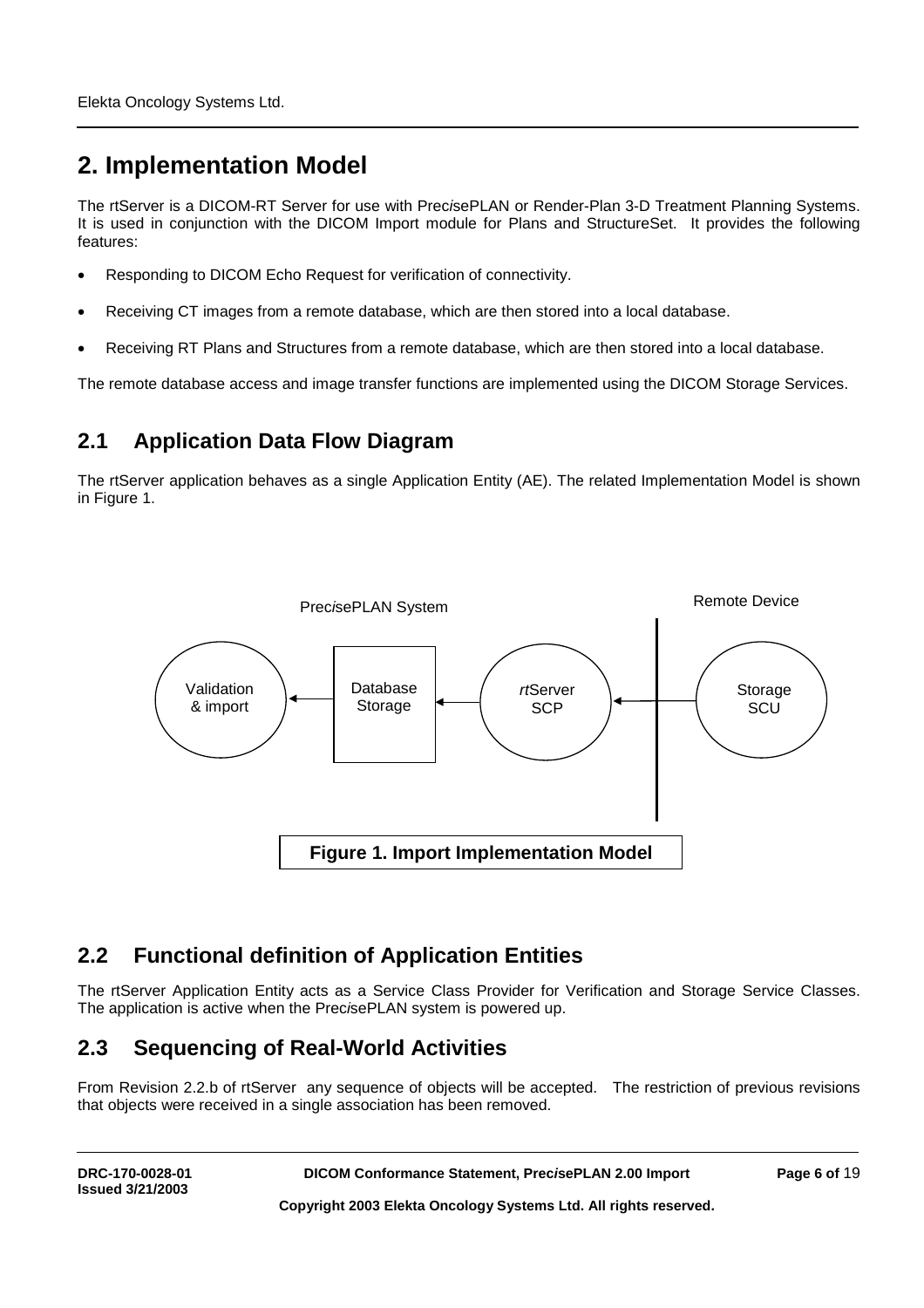# **3. AE Specifications**

### **3.1 rtServer AE Specification**

The rtServer Application Entity provides Standard Conformance to the following DICOM 3.0 SOP Classes as an SCP.

### **Table 1. Storage SOP Classes supported by rtServer as SCP**

| <b>SOP Class Name</b>    | UID                           |
|--------------------------|-------------------------------|
| CT Image Storage         | 1.2.840.10008.5.1.4.1.1.2     |
| RT Plan Storage          | 1.2.840.10008.5.1.4.1.1.481.5 |
| RT Structure Set Storage | 1.2.840.10008.5.1.4.1.1.481.3 |

### **3.1.1 Association Establishment Policies**

### **3.1.1.1 General**

The maximum PDU size for rtServer is configurable from a minimum of 2048 bytes. There is no upper limit. It is limited by the available system resources. The default value is 64 Kbytes.

#### **3.1.1.2 Number of Associations**

rtServer will accept one association at a time. The number of simultaneous pending association is 5.

### **3.1.1.3 Asynchronous Nature**

rtServer does not support asynchronous operations and will not perform asynchronous window negotiation.

### **3.1.1.4 Implementation Identifying Information**

Implementation Class UID: 2.840.1015.15.1.2.2 Implementation Version Name: rtServer 2.2.b

### **3.1.2 Association Initiation Policy**

rtServer awaits association from a remote application and does not initiate an association

### **3.1.3 Association Acceptance Policy**

rtServer accepts associations for following purposes:

• To allow remote applications to store images and radiotherapy data into the local rtServer database (see section 3.1.3.1 below).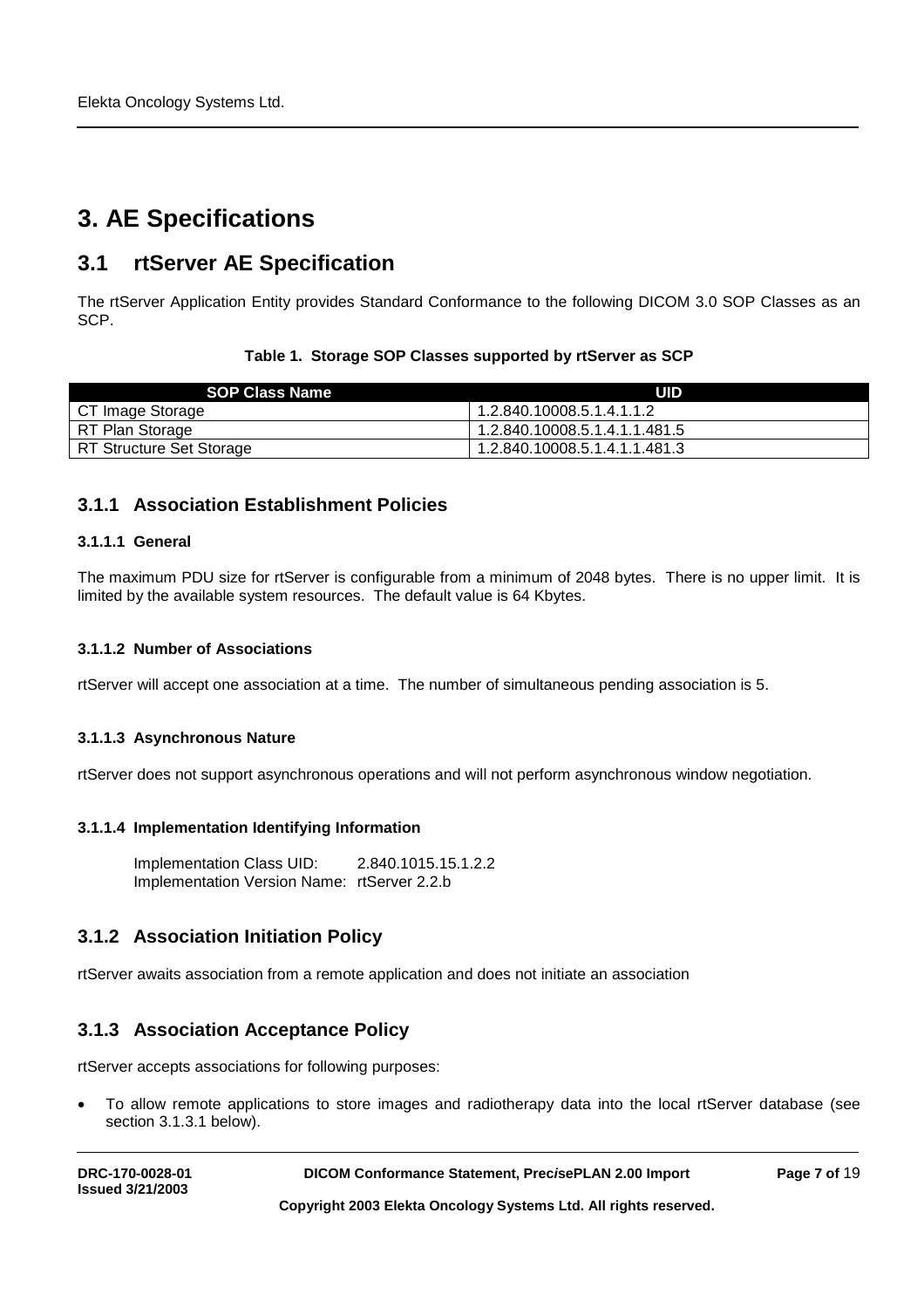• To allow remote applications to verify application level communication with rtServer (see section 3.1.3.2 below).

### **3.1.3.1 Store Images into rtServer Local Database**

### *3.1.3.1.1 Associated Real World Activity*

rtServer accepts associations from remote systems that wish to send images or RT data for storage into a local rtServer database.

#### *3.1.3.1.2 Presentation Context Table*

Any of the presentation contexts shown in Table 2 below are acceptable:

### **Table 2. Acceptable Presentation Contexts for rtServer Image Storage**

| <b>Presentation Context Table</b> |                           |                           |                     |            |      |  |  |
|-----------------------------------|---------------------------|---------------------------|---------------------|------------|------|--|--|
|                                   | Role                      | Ext.                      |                     |            |      |  |  |
| JID<br>Name                       |                           | Name List                 | <b>UID List</b>     |            | Neg. |  |  |
|                                   |                           | Implicit VR Little Endian | 1.2.840.10008.1.2   |            |      |  |  |
| CT Image<br>Storage               | 1.2.840.10008.5.1.4.1.1.2 | Explicit VR Little Endian | 1.2.840.10008.1.2.1 | <b>SCP</b> | None |  |  |
|                                   |                           | Explicit VR Big Endian    | 1.2.840.10008.1.2.2 |            |      |  |  |

### **Table 3. Acceptable Presentation Contexts for rtServer Radiotherapy Object Storage**

| <b>Presentation Context Table</b>  |                                                     |                                  |                        |            |      |  |  |
|------------------------------------|-----------------------------------------------------|----------------------------------|------------------------|------------|------|--|--|
|                                    | <b>Abstract Syntax</b>                              |                                  | <b>Transfer Syntax</b> |            |      |  |  |
| <b>Name</b>                        | UID                                                 | <b>Name List</b>                 | <b>UID List</b>        | Role       | Neg. |  |  |
|                                    | RT Plan<br>1.2.840.10008.5.1.4.1.1.481.5<br>Storage | Implicit VR Little Endian        | 1.2.840.10008.1.2      |            |      |  |  |
|                                    |                                                     | <b>Explicit VR Little Endian</b> | 1.2.840.10008.1.2.1    | <b>SCP</b> | None |  |  |
|                                    |                                                     | Explicit VR Big Endian           | 1.2.840.10008.1.2.2    |            |      |  |  |
|                                    |                                                     | Implicit VR Little Endian        | 1.2.840.10008.1.2      |            |      |  |  |
| <b>RT</b> Structure<br>Set Storage | 1.2.840.10008.5.1.4.1.1.481.3                       | <b>Explicit VR Little Endian</b> | 1.2.840.10008.1.2.1    | <b>SCP</b> | None |  |  |
|                                    |                                                     | Explicit VR Big Endian           | 1.2.840.10008.1.2.2    |            |      |  |  |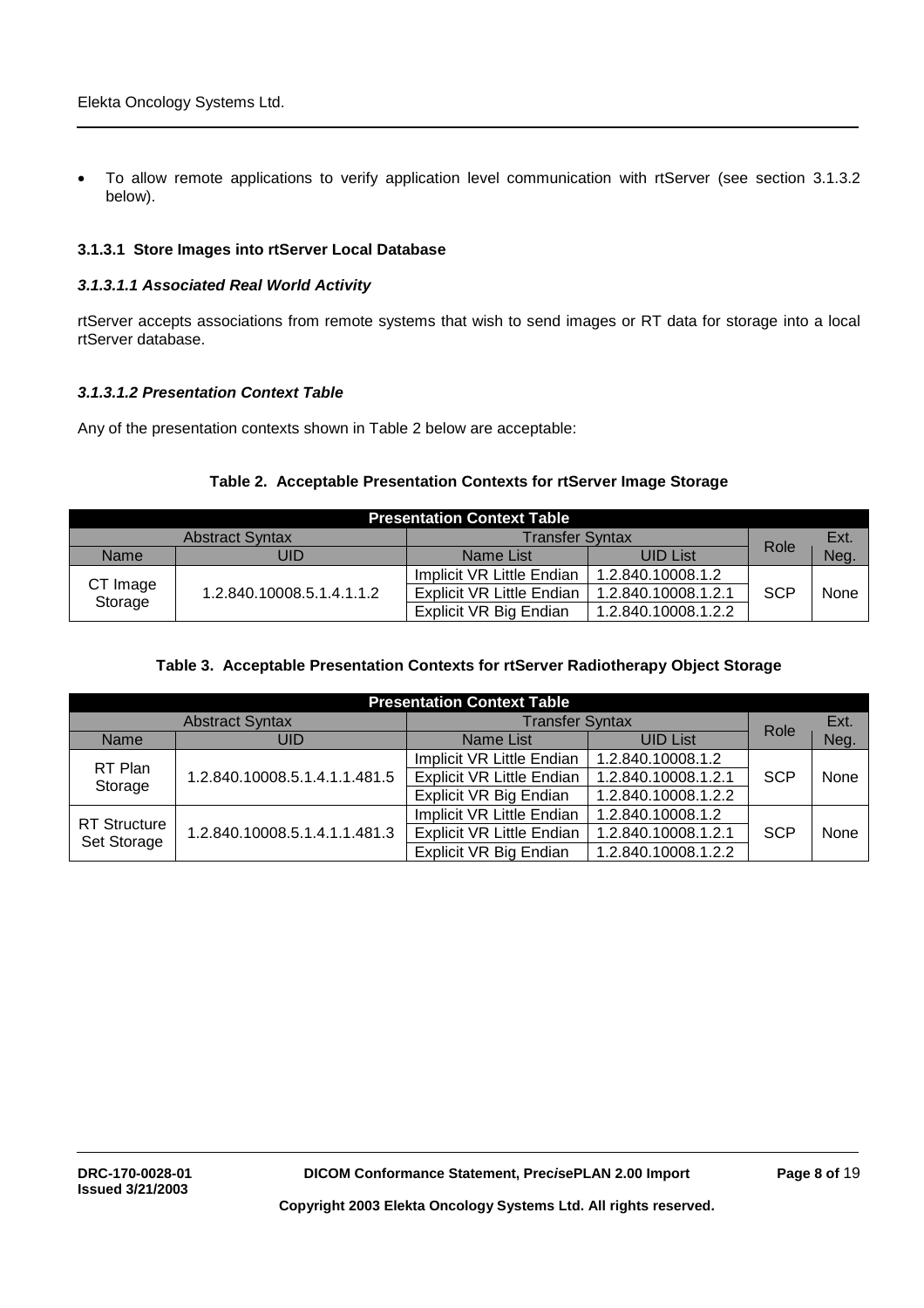#### *3.1.3.1.3 C-STORE SCP Conformance*

rtServer provides standard conformance.

The AE is a Conformance Level 0 Storage SCP: not all DICOM Type 1 and 2 attribute are stored. The attributes that are stored for internal use of rtServer are listed in Appendices. All other received attributes will be discarded. The SOP Instance UIDs are used for internal cross referencing of the objects. Only the Structure Set UID is preserved at export and only if no changes have been made to the structures.

For safety reasons, incoming images are stored into a local database dedicated to DICOM Import. An rtServer function allows the subsequent interactive relocation of the images into the main rtServer clinical database at the rtServer operators discretion.

The duration of storage is determined by the operator of the Prec*i*sePLAN system.

#### *3.1.3.1.4 Presentation Context Acceptance Criterion*

rtServer accepts all contexts in the intersection of the proposed and acceptable presentation contexts. There is no check for duplicate contexts. Duplicate contexts are accepted.

#### *3.1.3.1.5 Transfer Syntax Selection Policies*

rtServer prefers its native byte ordering (Big Endian), and will prefer explicit over implicit VR for Little Endian byte ordering.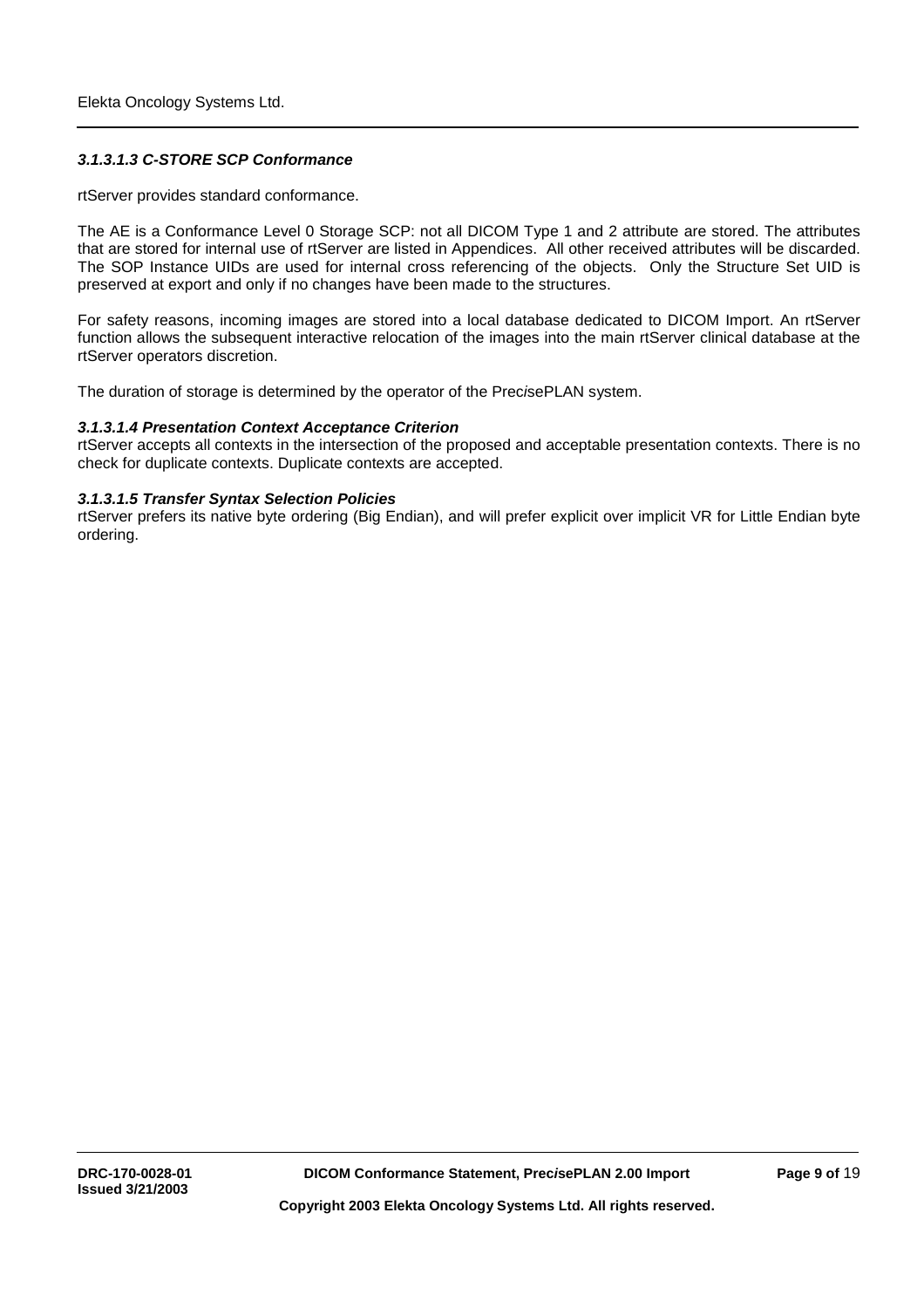### **3.1.3.2 Verify Application Level Communication**

### *3.1.3.2.1 Associated Real World Activity*

rtServer accepts associations from systems that wish to verify the application level communication using the C-ECHO command.

#### *3.1.3.2.2 Presentation Context Table*

Any of the presentation contexts shown in Table 4 below are acceptable:

### **Table 4. Acceptable Presentation Contexts for Verification**

| <b>Presentation Context Table</b> |                        |                           |                     |            |      |  |  |
|-----------------------------------|------------------------|---------------------------|---------------------|------------|------|--|--|
|                                   | <b>Abstract Syntax</b> | <b>Transfer Syntax</b>    | Role                | Ext.       |      |  |  |
| JID<br>Name                       |                        | Name List                 | <b>UID List</b>     |            | Neg. |  |  |
|                                   | 1.2.840.10008.1.1      | Implicit VR Little Endian | 1.2.840.10008.1.2   |            |      |  |  |
| Verification                      |                        | Explicit VR Little Endian | 1.2.840.10008.1.2.1 | <b>SCP</b> | None |  |  |
|                                   |                        | Explicit VR Big Endian    | 1.2.840.10008.1.2.2 |            |      |  |  |

### *3.1.3.2.3 C-ECHO SCP Conformance*

rtServer provides standard conformance.

### *3.1.3.2.4 Presentation Context Acceptance Criterion*

rtServer accepts all contexts in the intersection of the proposed and acceptable presentation contexts. There is no check for duplicate contexts. Duplicate contexts are accepted.

### *3.1.3.2.5 Transfer Syntax Selection Policies*

rtServer prefers its native byte ordering (Big Endian), and will prefer explicit over implicit VR for Little Endian byte ordering.

## **4. Communication Profiles**

### **4.1 Supported Communication Stacks**

The rtServer application provides DICOM V3.0 TCP/IP Network Communication Support as defined in Part 8 of the DICOM Standard.

### **4.2 TCP/IP Stack**

rtServer inherits its TCP/IP stack from the operating system upon which it executes.

### **4.3 Physical Media Support**

rtServer supports Ethernet ISO.8802-3.

On Elekta supplied hardware platforms the connection types provided are 10BASE2 (BNC), 10BASE5 (Standard AUI) and 10BASE-T (RJ45 twisted pair).

## **5. Extensions/Specialisations/Privatisations**

Not applicable.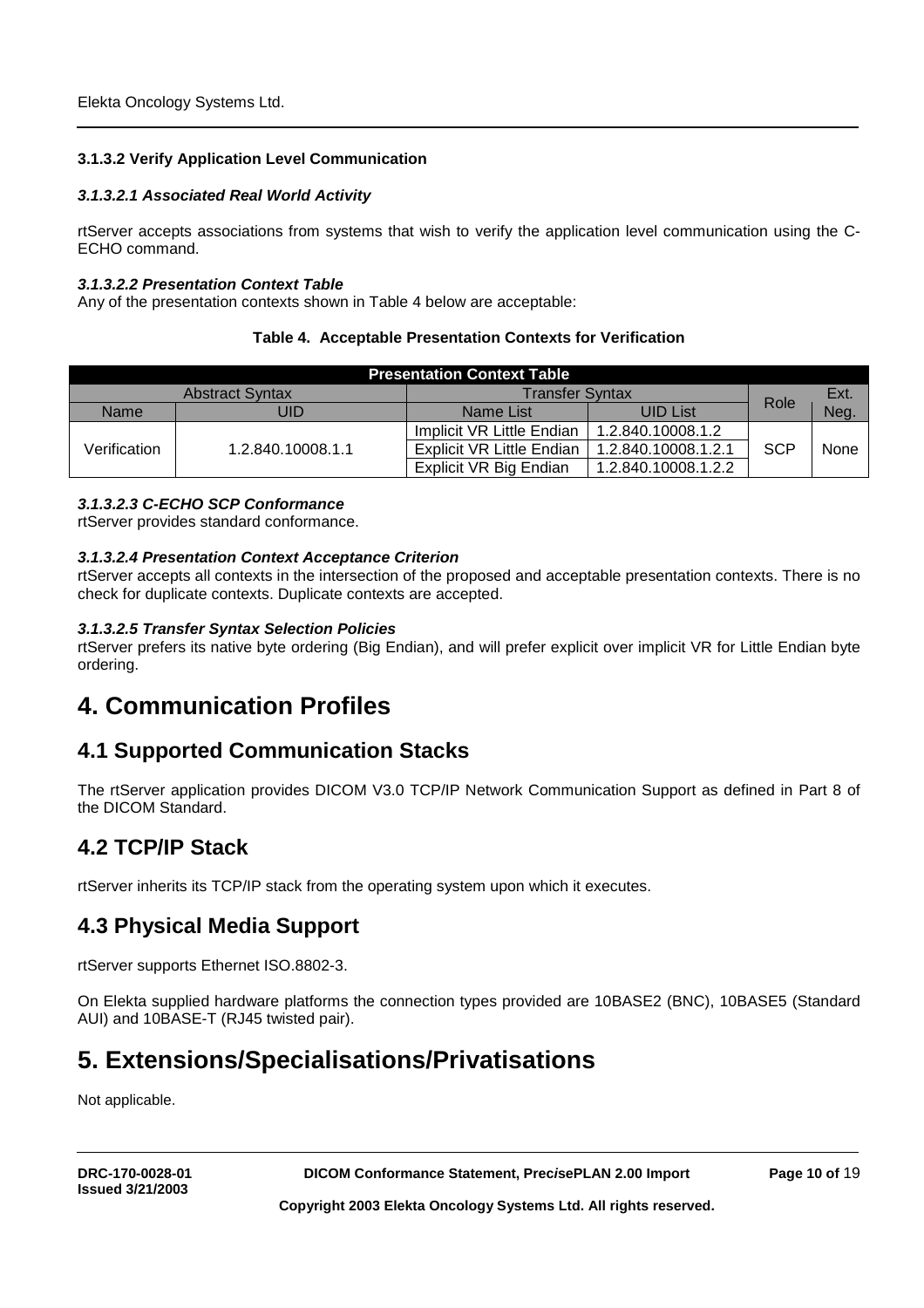# **6. Configuration**

The configuration of an rtServer system is accomplished using a graphical configuration tool as described in the PrecisePLAN Connectivity and Reference Manual. The configuration changes are intended to be performed by Elekta service engineers or by Customers with reference to the User Documentation.

### **6.1 AE Title/Presentation Address mapping**

### **6.1.1 Local AE Titles and Presentation Addresses**

The local Application Entity Title is derived from the rtServer Workstation Name, which is configurable. Only printable ASCII characters are used. All other characters are replaced with underscore. Resultant string is truncated to 16 characters, if needed, to conform to the standard. A message is logged, if the AE Title is different from the hostname. The listen port number is configurable.

### **6.1.2 Remote AE Titles and Presentation Addresses**

Not applicable.

### **6.2 Configurable Parameters**

The Maximum PDU size is configurable.

The AE can be configured either to accept or reject association requests offering an incorrect Called and Calling AE title.

DICOM Upper Layer Timeouts are configurable.

For correct import of non IEC scaled accelerators the DICOM Machine Setup must be configured for the target Treatment Machine.

| <b>Parameter</b>            | <b>Default</b> | <b>Notes</b>                                                                                                                                                                                                                                                                         |  |  |
|-----------------------------|----------------|--------------------------------------------------------------------------------------------------------------------------------------------------------------------------------------------------------------------------------------------------------------------------------------|--|--|
| Listen Port                 | 3001           | <b>TCP/IP listening port</b>                                                                                                                                                                                                                                                         |  |  |
| Maximum PDU length          | 16 * 1024      | In bytes, minimum value is 4 Kbyte.                                                                                                                                                                                                                                                  |  |  |
| Association request timeout | 60             | In seconds                                                                                                                                                                                                                                                                           |  |  |
| Read timeout                | 45             | In seconds                                                                                                                                                                                                                                                                           |  |  |
| Write timeout               | 15             | In seconds                                                                                                                                                                                                                                                                           |  |  |
| <b>Accepted SCUs</b>        | Accept all     | By default, all devices are allowed to connect, regardless of Calling<br>and Called AE Title. If this setting is used, then both AE Titles are<br>enforced. Multiple Calling AE Titles in the environment string should<br>be separated by a comma. e.g., SCU_A, scu B, Another SCU. |  |  |

### **Table 5. Configurable parameters**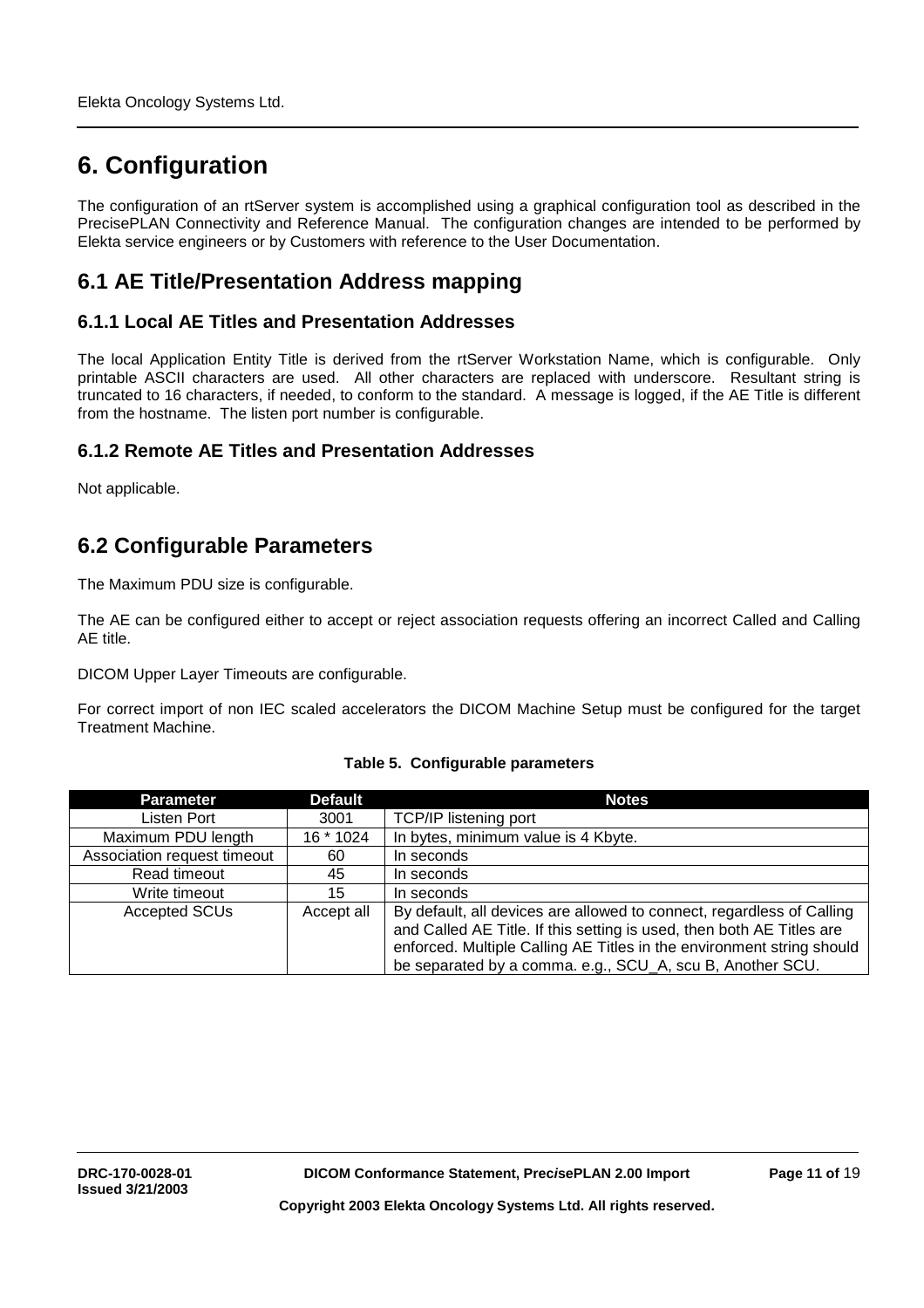# **APPENDIX A Mapping of RT Structure Set IOD**

The modules of RT Structure Set IOD are listed in Table 6 below Please refer to the DICOM Standard 2001 for complete definition of the entities, modules and attributes.

| <b>Entity Name</b>   | <b>Module Name</b>         | <b>Usage</b> | <b>Reference</b> |
|----------------------|----------------------------|--------------|------------------|
| Patient              | Patient                    | M            | Table 7          |
| Study                | <b>General Study</b>       | M            | Table 8          |
|                      | <b>Patient Study</b>       |              | Not used         |
| <b>Series</b>        | <b>RT</b> Series           | М            | Table 9          |
| Equipment            | <b>General Equipment</b>   | М            | Not used         |
| <b>Structure Set</b> | <b>Structure Set</b>       | M            | Table 10         |
|                      | <b>ROI Contour</b>         | M            | Table 11         |
|                      | <b>RT ROI Observations</b> | М            | Not used         |
|                      | Approval                   |              | Not used         |
|                      | Audio                      |              | Not used         |
|                      | SOP Common                 | M            | Table 12         |

### **Table 6. RT Structure Set Information Object Definitions**

### **Table 7. Patient Module**

| <b>Attribute Name</b> | Taq          | Type     | <b>Mapping and Notes</b>                  |
|-----------------------|--------------|----------|-------------------------------------------|
| <b>Patient Name</b>   | (0010, 0010) | <u>_</u> | Presented to user during import selection |
| <b>Patient ID</b>     | (0010, 0020) |          | Presented to user during import selection |

### **Table 8. General Study Module**

| <b>Attribute Name</b> | Taq         | Tvpe | <b>Mapping and Notes</b>                            |
|-----------------------|-------------|------|-----------------------------------------------------|
| Study Instance UID    | (0020,000D) |      | Used as the primary key for mapping to plans and CT |
|                       |             |      | slice sets.                                         |

### **Table 9. RT Series Module**

| .<br>Name<br>Attribute N | l ag         | vne | --<br><b>Notes</b><br>⊧and<br>Mapp<br>onına<br>.                |
|--------------------------|--------------|-----|-----------------------------------------------------------------|
| Modalitv                 | (0008, 0060) |     | TRUCT'<br>Checked<br>tor<br>the<br>value<br>Οľ<br>. .<br>$\sim$ |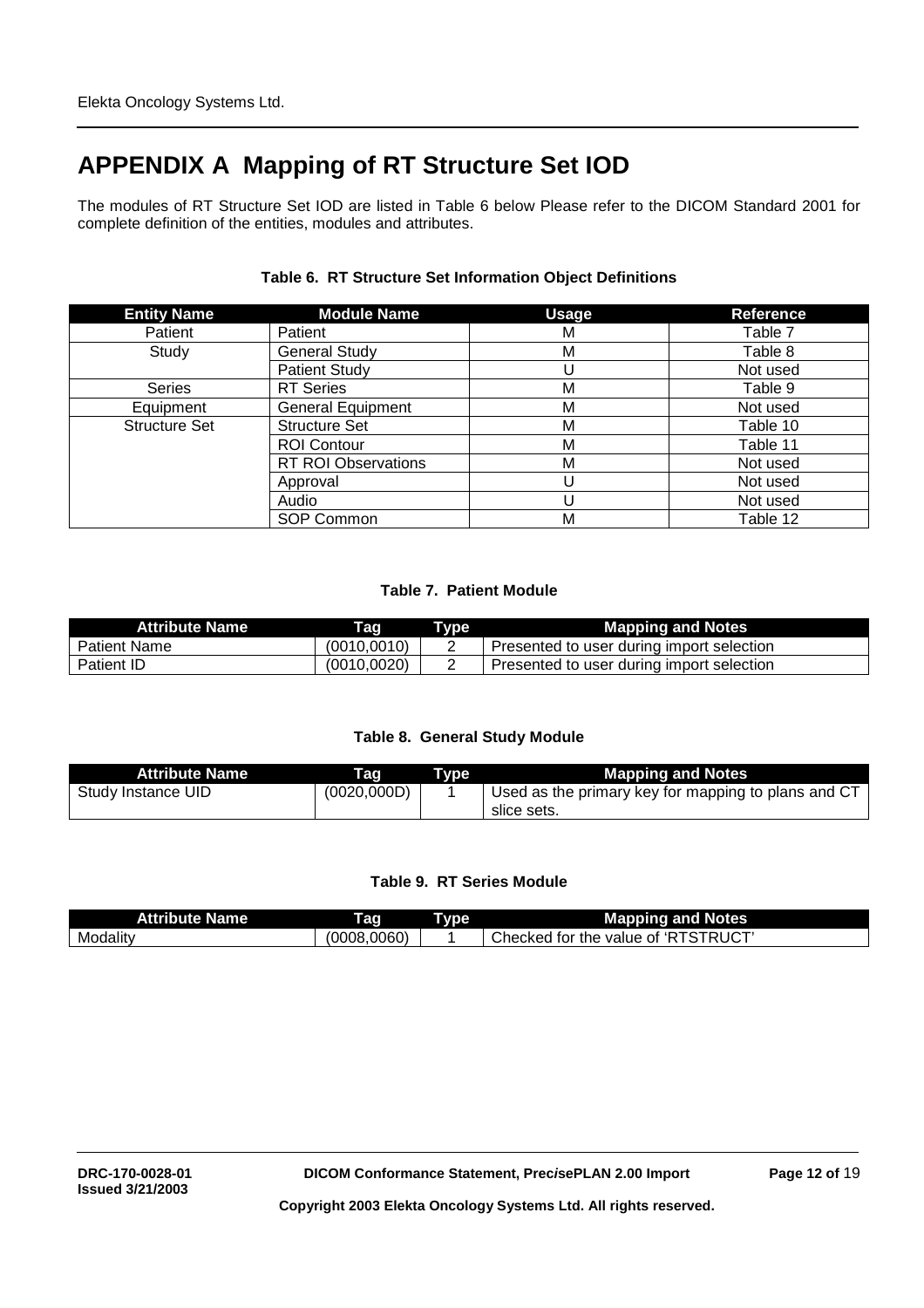| <b>Attribute Name</b>             | Tag          | <b>Type</b> | <b>Mapping and Notes</b>                              |
|-----------------------------------|--------------|-------------|-------------------------------------------------------|
| Structure Set Label               | (3006,0002)  |             | If numeric, presented to user during import selection |
| <b>Structure Set Name</b>         | (3006, 0004) |             | Presented to user during import selection             |
| <b>Structure Set Date</b>         | (3006,0008)  |             | Presented to user during import selection             |
| <b>Structure Set Time</b>         | (3006,0009)  |             | Presented to user during import selection             |
| Referenced Frame of Reference     | (3006, 0010) | 3           | Checked for presence and further processing           |
| Sequence                          |              |             |                                                       |
| > Frame of Reference UID          | (0020, 0052) | 1C          | Required. Checked against the CT Frame of             |
|                                   |              |             | Reference UID                                         |
| > RT Referenced Study             | (3006, 0012) | 3           | Ignored                                               |
| Sequence                          |              |             |                                                       |
| <b>Structure Set ROI Sequence</b> | (3006, 0020) | 3           | Checked for presence and further processing           |
| > ROI Number                      | (3006, 0022) | 1C          | Used for cross referencing ROI Contour Sequence       |
| > Referenced Frame of             | (3006, 0024) | 1C          | Required. Checked against the CT Frame of             |
| Reference UID                     |              |             | Reference UID                                         |
| > ROI Name                        | (3006, 0026) | 2C          | Truncated to 20 chars                                 |

### **Table 10. Structure Set Module**

### **Table 11. ROI Contour Module**

| <b>Attribute Name</b>           | Tag          | Type | <b>Mapping and Notes</b>                                                       |
|---------------------------------|--------------|------|--------------------------------------------------------------------------------|
| <b>ROI Contour Sequence</b>     | (3006,0039)  |      | Checked for presence and further processing                                    |
| > Referenced ROI Number         | (3006, 0084) |      | Used for cross referencing Structure Set ROI<br>Sequence                       |
| > ROI Display Color             | (3006,002A)  | 3    | RGB values are mapped to the closest of the<br>standard 69 PrecisePLAN colors. |
| > Contour Sequence              | (3006,0039)  |      | Checked for presence and further processing                                    |
| >> Contour Number               | (3006, 0048) | 3    | Not processed.                                                                 |
| >> Attached Contours            | (3006, 0049) | 3    | Not processed.                                                                 |
| >> Contour Image Sequence       | (3006, 0016) | 3    | Not processed. Instead, the CT Images and                                      |
| >>> Referenced SOP Class UID    | (0008, 1150) | 1C   | Contours are linked by Z coordinate in Contour                                 |
| >>> Referenced SOP Instance UID | (0008, 1155) | 1C   | Data (3006,0050) and Slice Location (0020,1041)                                |
| >> Contour Geometric Type       | (3006, 0042) | 1C   | CLOSED PLANER, OPEN PLANAR or                                                  |
|                                 |              |      | OPEN NONPLANAR stored as structures. POINT                                     |
|                                 |              |      | stored as labels.                                                              |
| >> Contour Slab Thickness       | (3006,0044)  | 3    | Not processed.                                                                 |
| >> Number of Contour Points     | (3006, 0046) | 1C   | Truncated to 1000 points.                                                      |
| >> Contour Data                 | (3006, 0050) | 1C   | Transformed into PrecisePLAN coordinate system.                                |

### **Table 12. SOP Common Module**

| <b>Attribute Name</b> | Taq         | Type | <b>Mapping and Notes</b>               |
|-----------------------|-------------|------|----------------------------------------|
| SOP Class UID         | (0008.0016) |      | Used for verification of incoming data |
| SOP Instance UID      | (0008,0018) |      | Saved for cross reference to RT PLAN   |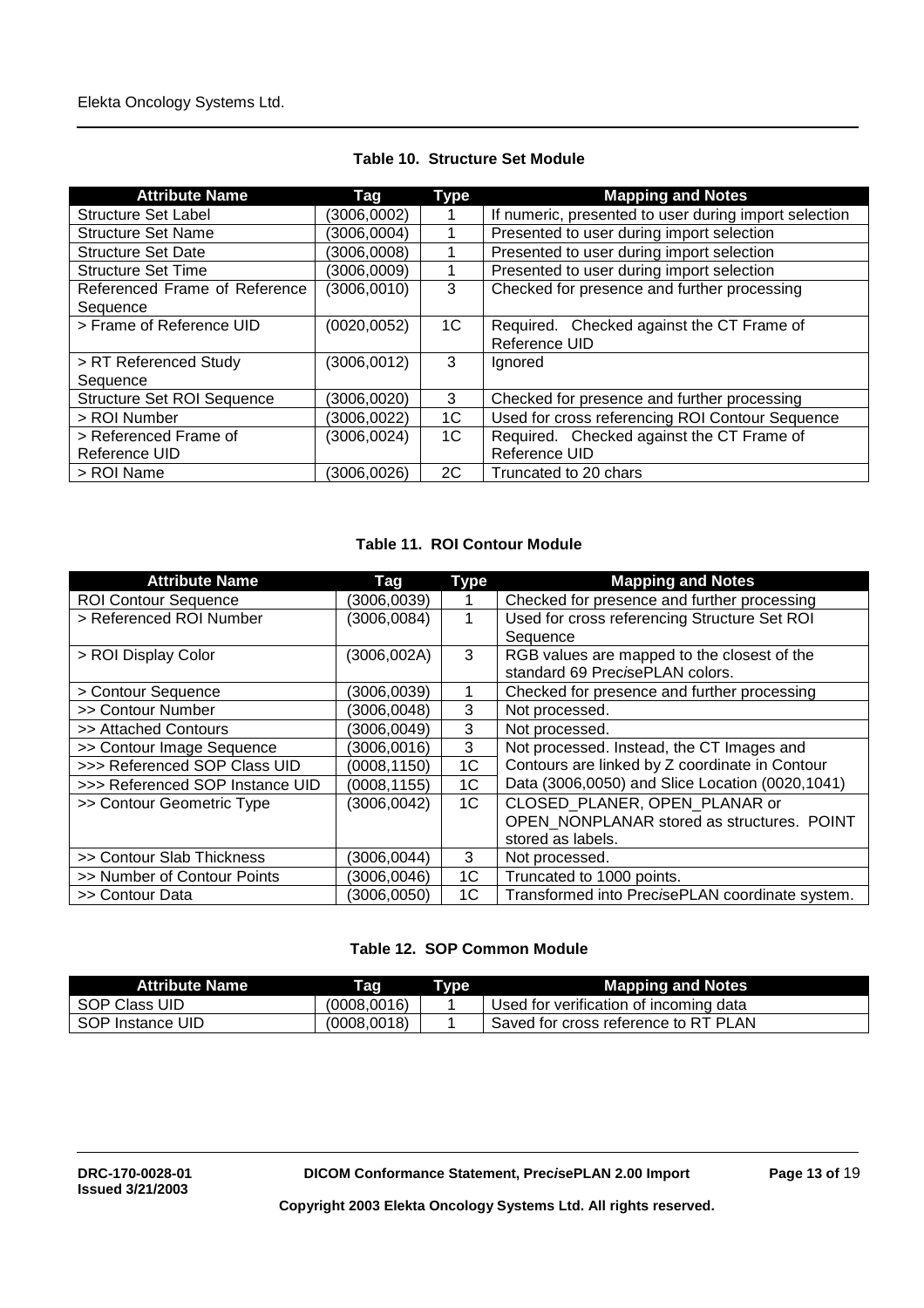# **APPENDIX B Mapping of RT Plan IOD**

The modules of RT Structure Set IOD are listed in Table 13 below Please refer to the DICOM Standard 2001 for complete definition of the entities, modules and attributes.

| <b>Entity Name</b> | <b>Module Name</b>        | <b>Usage</b> | <b>Reference</b> |
|--------------------|---------------------------|--------------|------------------|
| Patient            | Patient                   | М            | Table 7          |
| Study              | <b>General Study</b>      | M            | Table 8          |
|                    | <b>Patient Study</b>      | U            | Not used         |
| <b>Series</b>      | <b>RT</b> Series          | M            | Table 14         |
| Equipment          | <b>General Equipment</b>  | M            | Not used         |
| Plan               | <b>RT</b> General Plan    | M            | Table 15         |
|                    | <b>RT</b> Prescription    | U            | Not used         |
|                    | RT Tolerance Tables       | U            | Not used         |
|                    | <b>RT Patient Setup</b>   | U            | Table 16         |
|                    | <b>RT Fraction Scheme</b> | U            | Table 17         |
|                    | RT Beam                   | $\mathsf{C}$ | Table 18         |
|                    | RT Brachy App Setup       | C            | Not used         |
|                    | Approval                  | U            | Not used         |
|                    | Audio                     | U            | Not used         |
|                    | SOP Common                | M            |                  |

### **Table 13. RT Plan Information Object Definitions**

### **Table 14. RT Series Module**

| <b>Attribute l</b><br>Name | ag              | 709. | <b>Mapping and Notes</b><br>э.                            |
|----------------------------|-----------------|------|-----------------------------------------------------------|
| Modality                   | .0060)<br>0008. |      | TDI<br>LAN'<br>טי<br>the<br>Checked<br>tor<br>value<br>01 |

### **Table 15. RT General Plan Module**

| <b>Attribute Name</b>         | Tag          | Type | <b>Mapping and Notes</b>                              |
|-------------------------------|--------------|------|-------------------------------------------------------|
| RT Plan Label                 | (300A, 0002) |      | If numeric, presented to user during import selection |
| RT Plan Name                  | (300A, 0003) |      | Presented to user during import selection             |
| RT Plan Date                  | (3006,0006)  |      | Presented to user during import selection             |
| RT Plan Time                  | (3006,0007)  |      | Presented to user during import selection             |
| Ref. Structure Set Sequence   | (300C, 0060) | 1C   | Checked for presence and further processing           |
| > Referenced SOP Class UID    | (0008, 1150) | 1C   | Checked for value of '1.2.840.10008.5.1.4.1.1.481.3'  |
| > Referenced SOP Instance UID | (0008, 1155) | 1C   | Used for referencing Structures and Markers (if not   |
|                               |              |      | present or valid, a structure set cannot be read in)  |

### **Table 16. Patient Setup Module**

| <b>Attribute Name</b>         | Taq          | Type | <b>Mapping and Notes</b>                               |
|-------------------------------|--------------|------|--------------------------------------------------------|
| <b>Patient Setup Sequence</b> | (300A, 0180) |      | Checked for Treatment Position of Head First.<br>Feet  |
| > Patient Setup Number        | (300A, 0182) |      | first treatment positions are not currently supported. |
| > Patient Position            | (0018, 5100) | 1C   |                                                        |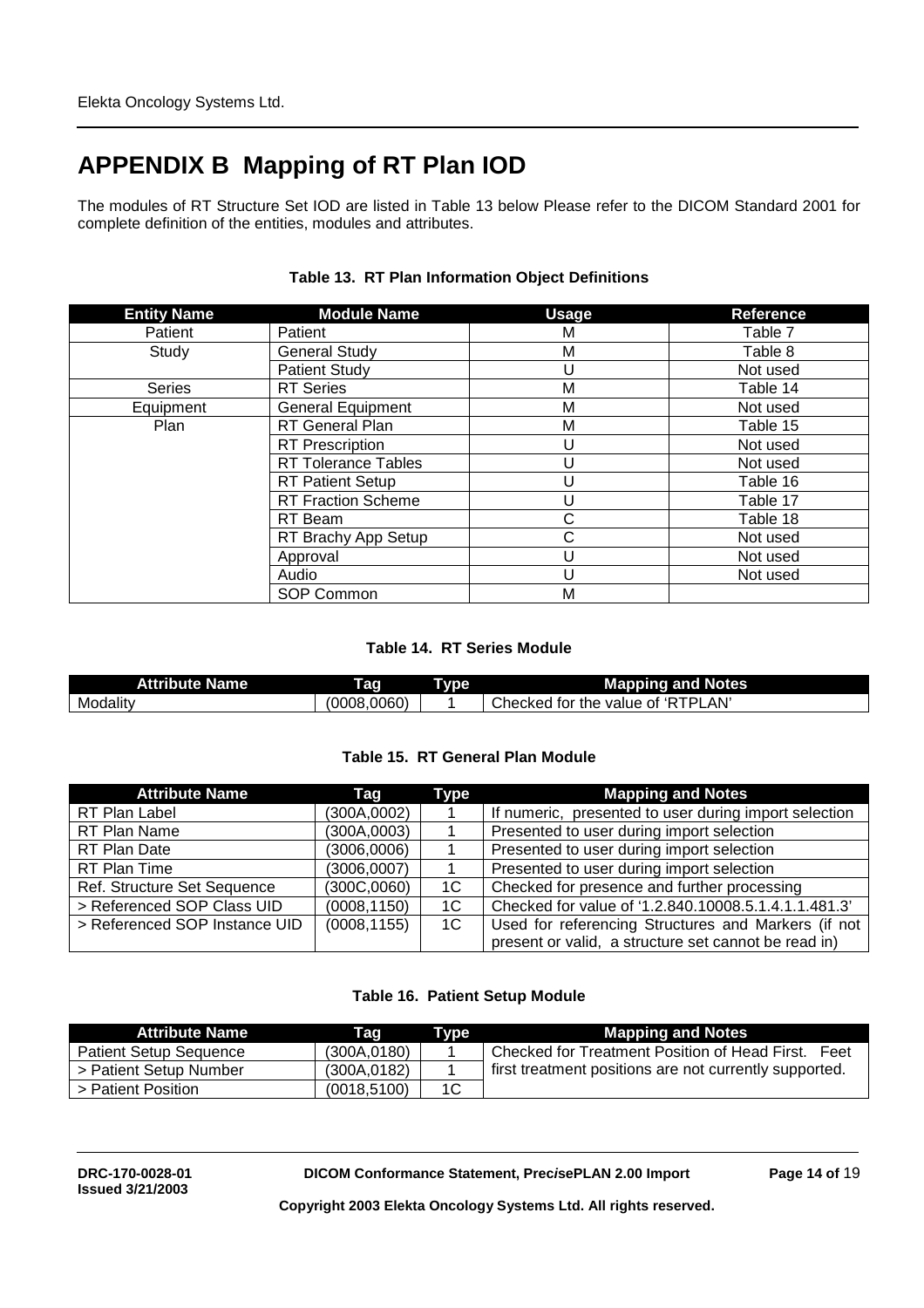| <b>Table 17. Fraction Scheme Module</b> |  |  |  |
|-----------------------------------------|--|--|--|
|-----------------------------------------|--|--|--|

| <b>Attribute Name</b>         | Taq          | Type           | <b>Mapping and Notes</b>                         |
|-------------------------------|--------------|----------------|--------------------------------------------------|
| <b>Fraction Sequence</b>      | (300A, 0070) |                |                                                  |
| > Fraction Group Number       | (300A, 0071) |                | Used to label the imported fraction group        |
| > Number of Fractions Planned | (300A, 0078) | 1C             | Set number of treatments for this fraction group |
| > Number of Beams             | (300A,0080)  | 1 <sup>C</sup> |                                                  |
| > Referenced Beam Sequence    | (300C, 0004) | 1C             |                                                  |
| >> Referenced Beam Number     | (300C,0006)  | 1C             | Used to map MU value to referenced beam.         |
| >> Beam Dose                  | (300A, 0084) | 1C             | Not used                                         |
| >> Beam Meterset              | (300A,0086)  | 1C             | Beam MU for this beam                            |

### **Table 18. RT Beam Module**

| <b>Attribute Name</b>           | <b>Tag</b>   | <b>Type</b>          | <b>Mapping and Notes</b>                                                                          |
|---------------------------------|--------------|----------------------|---------------------------------------------------------------------------------------------------|
| <b>Beam Sequence</b>            | (300A,00B0)  | 1                    | Checked for presence and further processing                                                       |
| > Beam Number                   | (300A, 00C0) | 1                    | Required, used for cross referencing to Fraction                                                  |
|                                 |              |                      | Groups.                                                                                           |
| > Beam Name                     | (300A, 00C2) | $\mathbf{3}$         | Used for Beam name label                                                                          |
| > Beam Type                     | (300A, 00C4) | $\overline{1}$       | Not checked.                                                                                      |
| > Radiation Type                | (300A, 00C6) | $\overline{2}$       | Only 'PHOTON' and 'ELECTRON' processed.                                                           |
|                                 |              |                      | Other modalities result in abort of the import.                                                   |
| > Treatment Machine Name        | (300A,00B2)  | $\overline{2}$       | If matches 5 character code of Treatment Machine                                                  |
|                                 |              |                      | known by PrecisePLAN will be used directly.                                                       |
|                                 |              |                      | Otherwise a manual mapping is required.                                                           |
| > Source Axis Distance          | (300A, 00B4) | 3                    | Must be present and must match the SAD of the                                                     |
|                                 |              |                      | Treatment Machine of this beam within 5mm. or the                                                 |
|                                 |              |                      | import will be aborted.                                                                           |
| > Beam Limiting Device Sequence | (300A, 00B6) | 1                    | Checked for presence and further processing                                                       |
| >> RT Beam Limiting Device Type | (300A,00B8)  | $\mathbf{1}$         | 'X', 'Y', 'ASYMX', 'ASYMY', 'MLCX' and 'MLCY'                                                     |
|                                 |              |                      | processed, all others ignored. MLC type must                                                      |
|                                 |              |                      | match the configuration of the Treatment Machine                                                  |
|                                 |              |                      | of this beam.                                                                                     |
| >> Number of Leaf/Jaw Pairs     | (300A, 00BC) | $\mathbf{1}$         | Must match the number of leaf pairs configured for                                                |
|                                 |              |                      | the Treatment Machine of this beam.                                                               |
| >> Leaf Position Boundaries     | (300A,00BE)  | 2C                   | Must match the leaf widths configured for the                                                     |
|                                 |              |                      | Treatment Machine of this beam.                                                                   |
| > Referenced Patient Setup      | (300C, 006A) | $\mathbf{3}$         | Not processed                                                                                     |
| Number                          |              |                      | Must be 0 or 1                                                                                    |
| > Number of Wedges              | (300A, 00D0) | 1<br>$\overline{1C}$ |                                                                                                   |
| > Wedge Sequence                | (300A, 00D1) |                      | Must be present and contain only the details of the<br>one single wedge used in the Control Point |
|                                 |              |                      | Sequence.                                                                                         |
| >> Wedge Number                 | (300A, 00D2) | 1 <sup>C</sup>       | Not used.                                                                                         |
| >> Wedge Type                   | (300A, 00D3) | $\overline{2C}$      | Not used.                                                                                         |
| >> Wedge Id                     | (300A, 00D4) | $\overline{3}$       | Not used.                                                                                         |
| >> Wedge Angle                  | (300A, 00D5) | $\overline{2C}$      | Must match a configured wedge angle for the                                                       |
|                                 |              |                      | selected Treatment Machine.                                                                       |
| >> Wedge Factor                 | (300A, 00D6) | 2C                   | Not used. The measured beam data of the                                                           |
|                                 |              |                      | selected Treatment Machine is used.                                                               |
| >> Wedge Orientation            | (300A, 00D8) | 2C                   | Must match a configured available wedge                                                           |
|                                 |              |                      | orientation for the selected Treatment Machine.                                                   |

**Issued 3/21/2003**

DICOM Conformance Statement, Prec*i*sePLAN 2.00 Import Page 15 of 19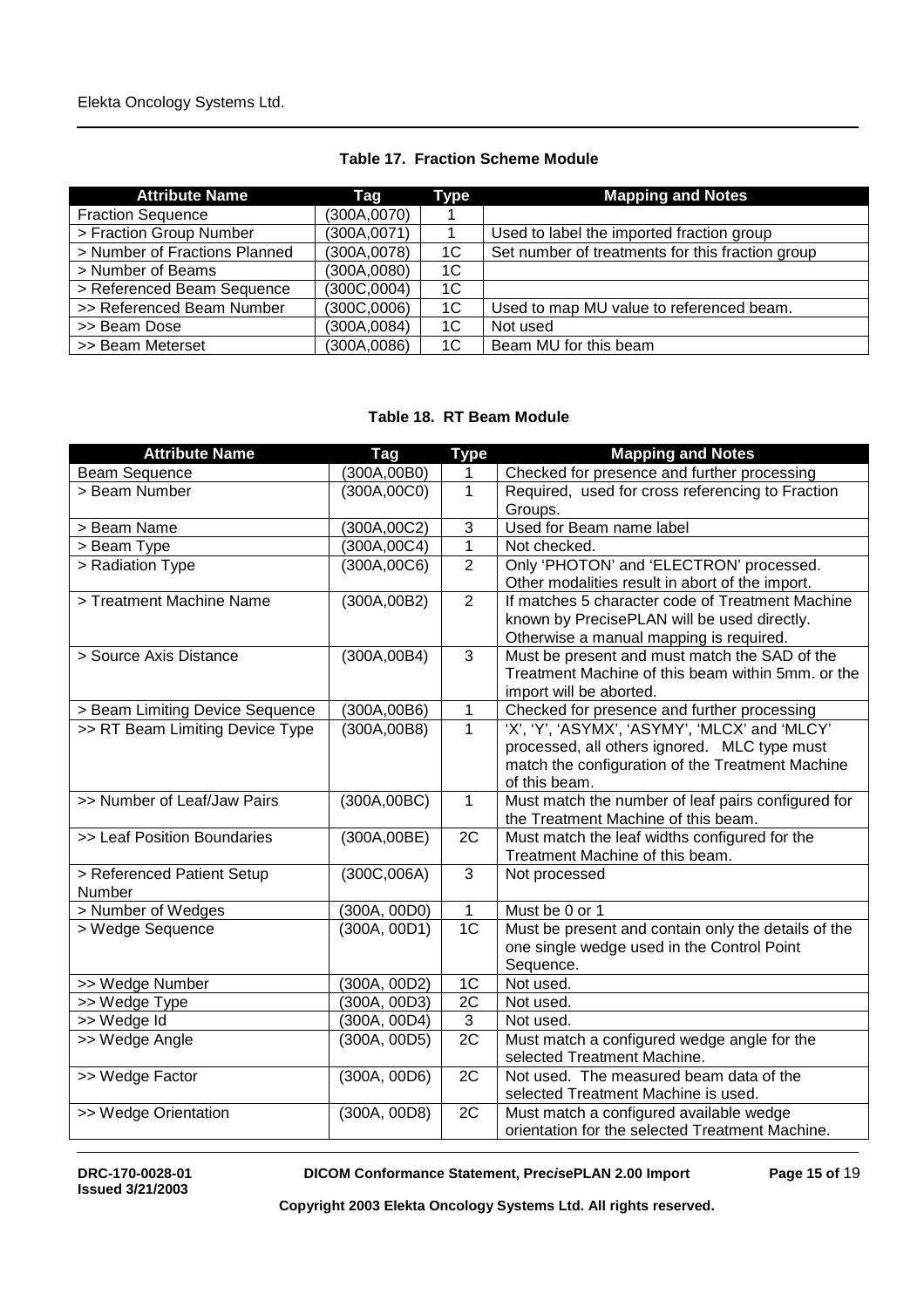| >> Source to Wedge Tray Distance          | (300A, 00DA) | 3               | Not used. The configured value of the selected               |
|-------------------------------------------|--------------|-----------------|--------------------------------------------------------------|
|                                           |              |                 | Treatment Machine is used.                                   |
| > Number of Compensators                  | (300A,00E0)  | $\mathbf{1}$    | 0 or 1. Import is aborted if a compensator is                |
|                                           | (300A, 00E3) | 1 <sup>C</sup>  | specified with a multi-segment beam.<br>Not used.            |
| >> Compensator Number                     |              | 1 <sup>C</sup>  |                                                              |
| >> Compensator Type                       | (300A, 00E4) |                 | Not used.                                                    |
| >> Material Id                            | (300A, 00E1) | $\overline{2C}$ | Not used.                                                    |
| >> Compensator Id                         | (300A, 00E5) | $\mathbf{3}$    | Not used.                                                    |
| >> Source to Compensator Tray<br>Distance | (300A, 00E6) | $\overline{2C}$ | Must contain valid a value.                                  |
| >> Compensator Rows                       | (300A, 00E7) | 1 <sup>C</sup>  | Must contain valid a value.                                  |
| >> Compensator Columns                    | (300A, 00E8) | 1 <sup>C</sup>  | Must contain valid a value.                                  |
| >> Compensator Pixel Spacing              | (300A, 00E9) | 1C              | Must contain valid pair of values.                           |
| >> Compensator Position                   | (300A, 00EA) | 1C              | Must contain valid pair of values.                           |
| >> Compensator Transmission               | (300A, 00EB) | 1 <sub>C</sub>  | Must contain valid set of values.                            |
| Data                                      |              |                 |                                                              |
| >> Compensator Thickness Data             | (300A, 00EC) | 1 <sup>C</sup>  | Not used. Compensator must be specified by                   |
|                                           |              |                 | Transmission.                                                |
| > Number of Boli                          | (300A, 00ED) | 1               | Boli not processed. If not 0 a warning is given to           |
|                                           |              |                 | the user.                                                    |
| > Number of Blocks                        | (300A,00F0)  | 1               | Must match number of blocks in Block Sequence<br>(300A,00F6) |
| > Block Sequence                          | (300A,00F6)  | 1 <sup>C</sup>  | Checked for presence and further processing                  |
| >> Block Type                             | (300A,00F8)  | $\overline{1C}$ | Only 'SHIELDING' and 'APERTURE' processed.                   |
| >> Block Name                             | (300A,00FE)  | $\overline{3}$  | Label for block.                                             |
| >> Block Transmission                     | (300A, 0102) | $\overline{3}$  | Clamped to value between 0.0 and 1.0 and used                |
|                                           |              |                 | for transmission of the block. For APERTURE type             |
|                                           |              |                 | blocks this value should be the same for all                 |
|                                           |              |                 | APERTURE blocks of this beam to avoid a warning              |
|                                           |              |                 | to the operator.                                             |
| >> Source to Block Tray Distance          | (300A, 00f6) | 3               | Used for distance from source to block. For                  |
|                                           |              |                 | APERTURE type blocks this value should be the                |
|                                           |              |                 | same for all APERTURE blocks of this beam to                 |
|                                           |              |                 | avoid a warning to the operator.                             |
| >> Block Number of Points                 | (300A, 0104) | 2C              | Total point count for all blocks of each type is             |
| >> Block Data                             | (300A, 0106) | 2C              | limited to 700. If this value is exceeded all block          |
|                                           |              |                 | vertex lists are filtered until the limit is met. The        |
|                                           |              |                 | user is warned that the filtering was applied.               |
| > Applicator Sequence                     | (300A, 0107) | 3               | Only valid for Electron beams. User warning                  |
|                                           |              |                 | otherwise.                                                   |
| >> Applicator Id                          | (300A, 0108) | 1C              | Not used.                                                    |
| >> Applicator Type                        | (300A, 0109) | 1 <sub>C</sub>  | Must be one of: ELECTRON_SQUARE,                             |
|                                           |              |                 | ELECTRON_RECT, ELECTRON_CIRC,                                |
|                                           |              |                 | ELECTRON_SHORT. If a Cone is configured for                  |
|                                           |              |                 | the selected Treatment Machine with that type and            |
|                                           |              |                 | with the filed size matching the Beam Limiting               |
|                                           |              |                 | Device Position values the Cone will be accepted.            |
|                                           |              |                 | Otherwise the beam will be created with the first            |
|                                           |              |                 | configured cone and the user will be warned of a             |
|                                           |              |                 | mismatch.                                                    |
| >> Applicator Description                 | (300A, 010A) | 3               | Not used.                                                    |
| > Final Cumulative Meterset               | (300A, 010E) | 1 <sub>C</sub>  | Must match Final Cumulative Meterset Weight                  |
| Weight                                    |              |                 | (300A,0134) of final Control Point.                          |
| > Control Point Sequence                  | (300A, 0111) | 1               | Checked for presence and further processing                  |

**Issued 3/21/2003**

DICOM Conformance Statement, Prec*i*sePLAN 2.00 Import Page 16 of 19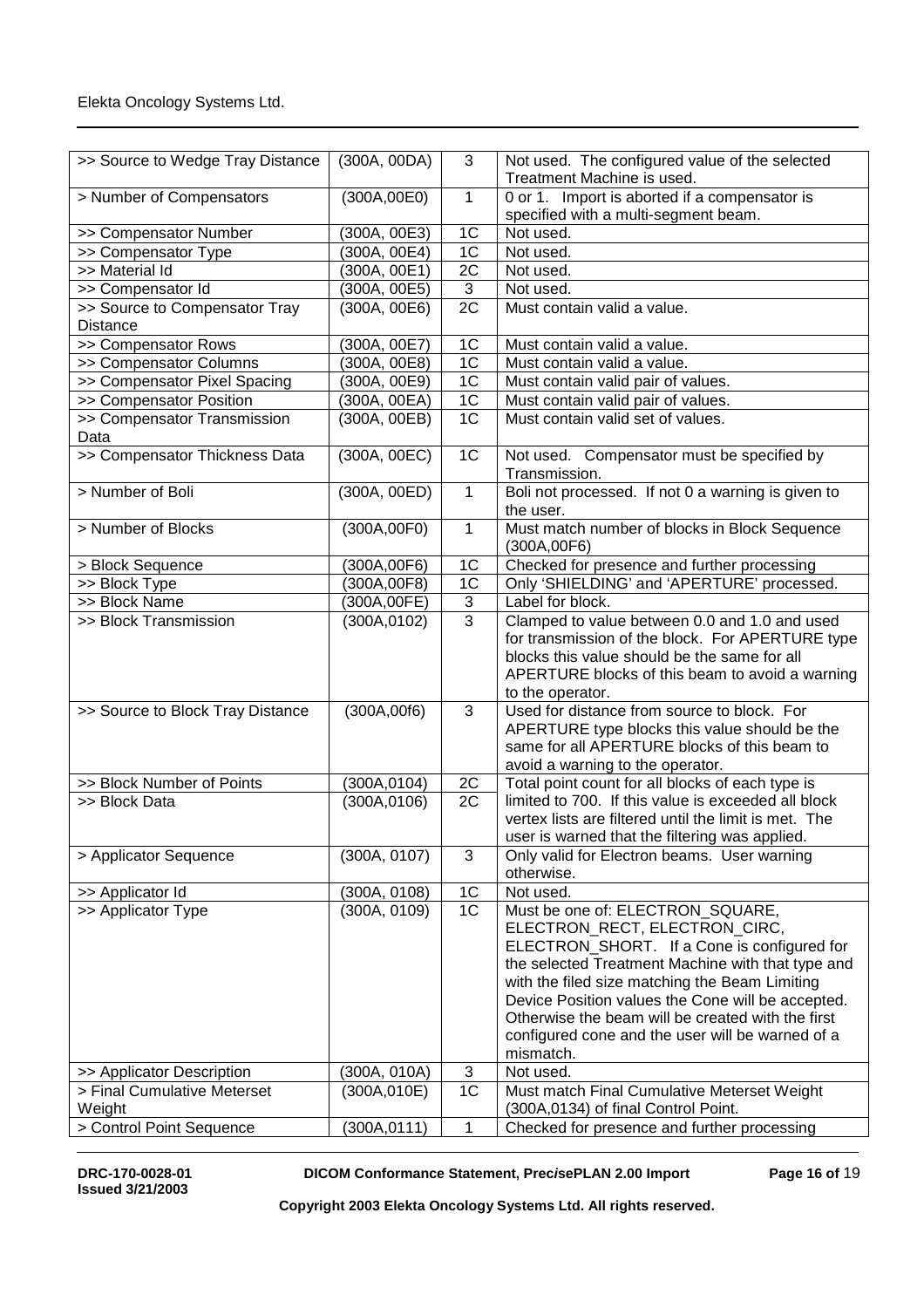| > Control Point Index              | (300A, 0112) | 1               | Checked for presence and further processing           |
|------------------------------------|--------------|-----------------|-------------------------------------------------------|
| >> Nominal Beam Energy             | (300A, 0114) | $\overline{3}$  | Used to select energy for this beam. If doesn't       |
|                                    |              |                 | match an available energy for the Treatment           |
|                                    |              |                 | Machine of this beam, or is not specified, the first  |
|                                    |              |                 | configured energy of that Treatment Machine is        |
|                                    |              |                 | used and the user is notified.                        |
| >> Wedge Position Sequence         | (300A, 0116) | 1 <sub>C</sub>  | Checked for presence and further processing           |
| >>> Referenced Wedge Number        | (300C, 01C0) | 1C              | References wedge defined in Wedge Sequence            |
|                                    |              |                 | (300A, 00D1)                                          |
| >>> Wedge Position                 | (300A, 0118) | 1 <sup>C</sup>  | IN or OUT. Wedge IN is only permitted for beams       |
|                                    |              |                 | with 2 control points.                                |
| >> Beam Limiting Device Position   | (300A, 011A) | 1 <sup>C</sup>  | Checked for presence and further processing           |
| Sequence                           |              |                 |                                                       |
| >>> Beam Limiting Device Type      | (300A,00B8)  | 1 <sub>C</sub>  | 'X', 'Y', 'ASYMX', 'ASYMY', 'MLCX' and 'MLCY'         |
|                                    |              |                 | processed.                                            |
| >>> Leaf/Jaw Positions             | (300A, 011C) | 1C              | Processing depends upon value in Beam Limiting        |
|                                    |              |                 | Device Type (300A,00B8)                               |
| >> Gantry Angle                    | (300A, 011E) | 1C              | Sets the gantry angle for each radiating segment.     |
| >> Gantry Rotation Direction       | (300A, 011F) | 1 <sup>C</sup>  | Not used, direction is determined from the angles     |
|                                    |              |                 | specified in this and the next control point.         |
| >> Beam Limiting Device Angle      | (300A, 0120) | 1 <sup>C</sup>  | Sets the collimator angle for each radiating          |
|                                    |              |                 | segment.                                              |
| >> Beam Limiting Device Rotation   | (300A, 0121) | 1 <sup>C</sup>  | Not used, direction is determined from the angles     |
| <b>Direction</b>                   |              |                 | specified in this and the next control point.         |
| >> Patient Support Rotation Angle  | (300A, 0122) | 1 <sup>C</sup>  | Value in first Control Point sets the couch angle for |
|                                    |              |                 | each radiating segment. All subsequent control        |
|                                    |              |                 | points must have the same value or not contain a      |
|                                    |              |                 | value.                                                |
| >> Patient Support Rotation        | (300A, 0123) | 1 <sup>C</sup>  | Must be NONE in first Control Point, and NONE or      |
| Direction                          |              |                 | not present in subsequent control points.             |
| >> Table Top Vertical Position     | (300A, 0128) | 2C              | If Isocenter Position (300A,012C) not present, used   |
|                                    |              |                 | to define vertical component of the beam isocenter.   |
| >> Table Top Longitudinal Position | (300A, 0129) | $\overline{2C}$ | If Isocenter Position (300A,012C) not present, used   |
|                                    |              |                 | to define longitudinal component of the beam          |
|                                    |              |                 | isocenter.                                            |
| >> Table Top Lateral Position      | (300A, 012A) | 2C              | If Isocenter Position (300A,012C) not present, used   |
|                                    |              |                 | to define lateral component of the beam isocenter.    |
| >> Isocenter Position              | (300A,012C)  | 2C              | If present, used to define the beam isocenter.        |
| >> Surface Entry Point             | (300A,012E)  | 3               | Not used                                              |
| >> Source to Surface Distance      | (300A, 0130) | $\overline{3}$  | Not used                                              |
| >> Cumulative Meterset Weight      | (300A, 0134) | $\overline{2C}$ | Used to set the weight of each segment                |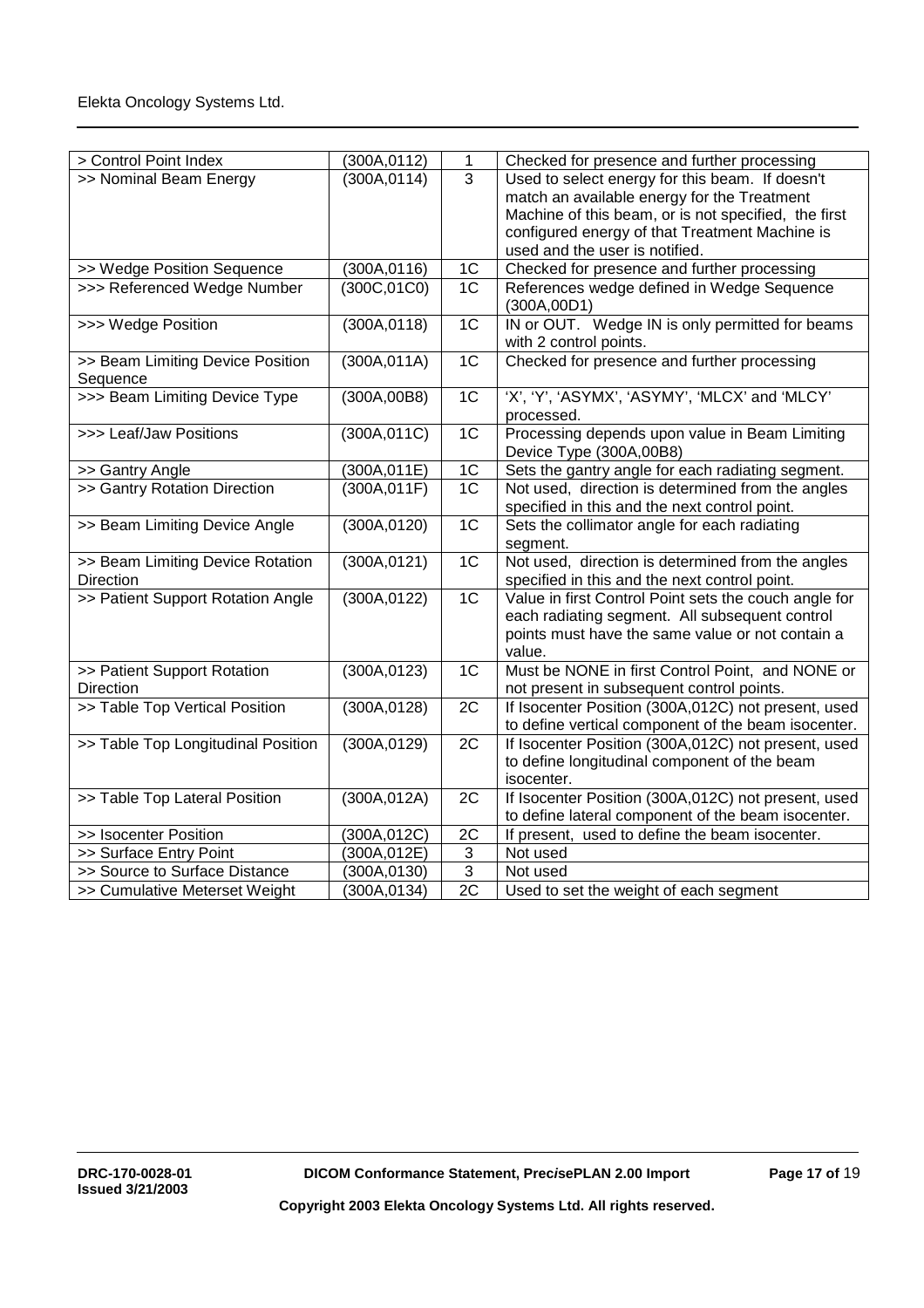# **APPENDIX C Mapping of CT Image IOD**

The modules of CT Image IOD are listed in Table 19 below. Please refer to the DICOM Standard 2001 for complete definition of the entities, modules and attributes.

| <b>Entity Name</b> | <b>Module Name</b>       | <b>Usage</b> | <b>Reference</b> |
|--------------------|--------------------------|--------------|------------------|
| Patient            | Patient                  | M            | Table 19         |
| Study              | <b>General Study</b>     | M            | Table 20         |
|                    | <b>Patient Study</b>     | U            | Not used         |
| <b>Series</b>      | <b>General Series</b>    | M            | Table 21         |
| Frame of Reference | Frame of Reference       | M            | Table 22         |
| Equipment          | <b>General Equipment</b> | M            | Table 23         |
| Image              | General Image            | M            | Not used         |
|                    | Image Plane              | M            | Table 24         |
|                    | Image Pixel              | M            | Table 25         |
|                    | Contrast/Bolus           | C            | Not used         |
|                    | CT Image                 | M            | Table 26         |
|                    | Overlay Plane            | U            | Not used         |
|                    | <b>VOI LUT</b>           | U            | Not used         |
|                    | SOP Common               | M            | Table 27         |

### **Table 19. CT Image Information Object Definitions**

### **Table 19. Patient Module**

| <b>Attribute Name</b> | Tag          | Type | <b>Mapping and Notes</b>         |
|-----------------------|--------------|------|----------------------------------|
| <b>Patient Name</b>   | (0010.0010)  | -    | Required as default patient name |
| Patient ID            | (0010, 0020) | -    | Required as default patient id   |

### **Table 20. General Study Module**

| <b>Attribute Name</b> | Taq          | Type | <b>Mapping and Notes</b>                                                   |
|-----------------------|--------------|------|----------------------------------------------------------------------------|
| Study Instance UID    | (0020,000D)  |      | Used as primary key for mapping to<br>Required.<br>StructureSet and Plans. |
| Study Id              | (0020, 0010) |      | Required                                                                   |

### **Table 21. General Series Module**

| <b>Attribute Name</b>   | Taq          | Type | <b>Mapping and Notes</b>      |
|-------------------------|--------------|------|-------------------------------|
| Modality                | (0008, 0060) |      | Checked for the value of 'CT' |
| Series Instance UID     | (0020,000E)  |      | lanored                       |
| Series Number           | (0020.0011)  |      | Required                      |
| <b>Patient Position</b> | (0018, 5100) | 1C   | Required                      |

### **Table 22. Frame of Reference**

| <b>Attribute Name</b>  | Taq          | Tvpe | <b>Mapping and Notes</b>                         |
|------------------------|--------------|------|--------------------------------------------------|
| Frame of Reference UID | (0020, 0052) |      | Used as base frame of reference for<br>Required. |
|                        |              |      | export and as key for import of StrucutreSet.    |

**DRC-170-0028-01 DICOM Conformance Statement, Prec***i***sePLAN 2.00 Import Page 18 of** 19